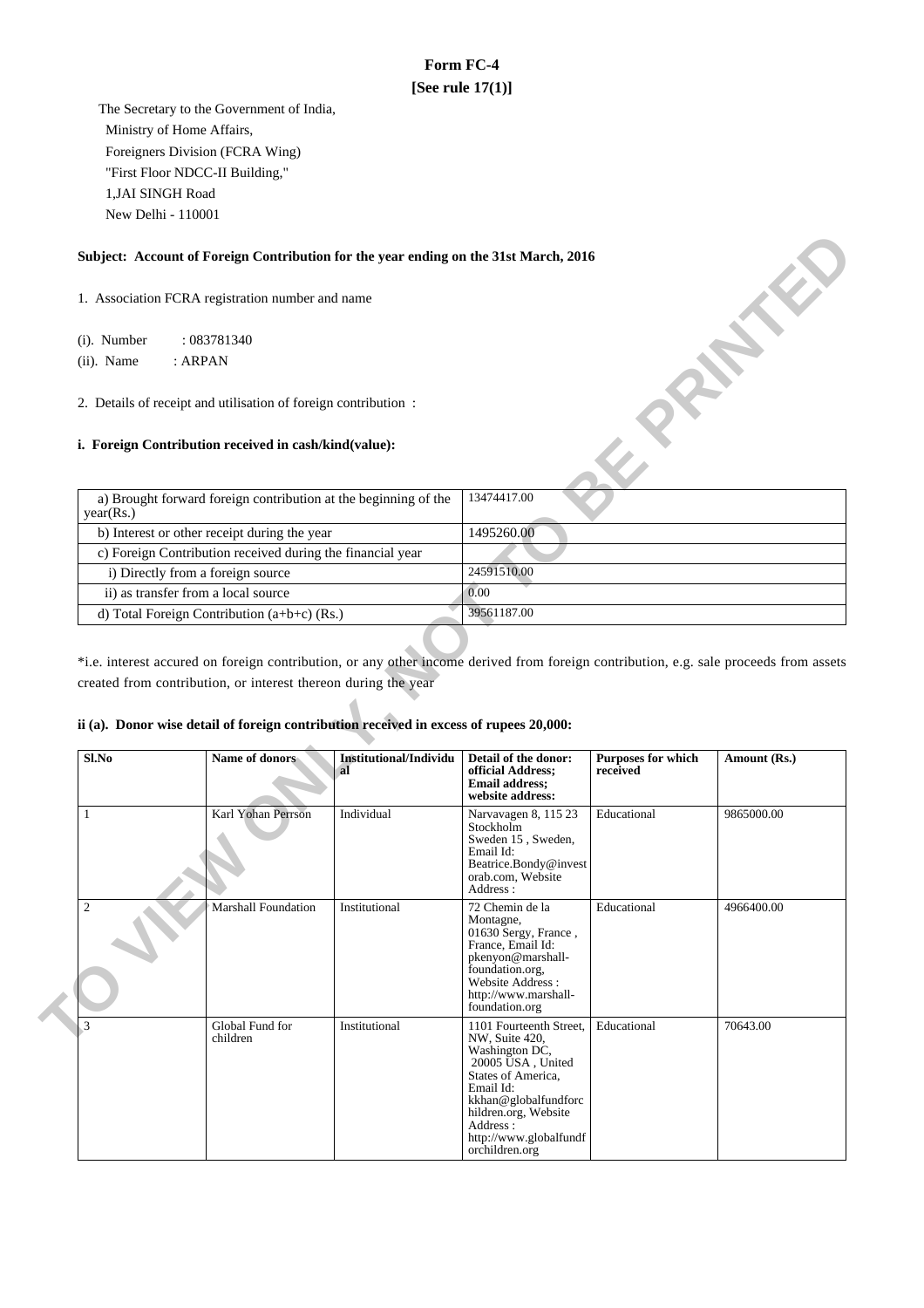| God My Silent Partner<br><b>Share And Care</b><br>Foundation<br>Goldman Sachs I<br>Securities<br>Global Giving UK<br>ARACKAPARAMBIL<br>Eros International | Institutional<br>Institutional<br>Institutional<br>Institutional<br>Individual<br>Institutional |                                                                                                              | Regent House,<br>Theobald Street,<br>Borehamwood,<br>Hertfordshire,<br>WD6 4RS, United<br>Kingdom, Email Id:<br>suvi@gmspfoundation.<br>org, Website Address :<br>http://www.gmspfound<br>ation.org<br>676 Winters Avenue,<br>Paramus, NJ 07652,<br>United States of<br>America, Email Id:<br>info@shareandcare.org<br>, Website Address :<br>http://shareandcare.org<br>951-A, Rational House<br>Appasaheb Marathe<br>Marg,<br>Prabhadevi, India,<br>Email Id:<br>Sanghamitra.Roychow<br>dhury@gs.com,<br>Website Address :<br>http://www.goldmansa<br>chs.com/worldwide/Ind<br>ia<br>6 Great James Street,<br>London,<br>WC1N 3DA, United<br>Kingdom, Email Id:,<br>Website Address:<br>https://www.globalgivi<br>ng.co.uk<br>381 BOOTHBAY<br>AVE, United States of<br>America, Email Id:, | Educational<br>Educational<br>Educational<br>Educational<br>Educational | 930900.00<br>933862.00<br>6500000.00<br>277152.00<br>32073.00 |  |
|-----------------------------------------------------------------------------------------------------------------------------------------------------------|-------------------------------------------------------------------------------------------------|--------------------------------------------------------------------------------------------------------------|----------------------------------------------------------------------------------------------------------------------------------------------------------------------------------------------------------------------------------------------------------------------------------------------------------------------------------------------------------------------------------------------------------------------------------------------------------------------------------------------------------------------------------------------------------------------------------------------------------------------------------------------------------------------------------------------------------------------------------------------------------------------------------------------|-------------------------------------------------------------------------|---------------------------------------------------------------|--|
|                                                                                                                                                           |                                                                                                 |                                                                                                              |                                                                                                                                                                                                                                                                                                                                                                                                                                                                                                                                                                                                                                                                                                                                                                                              |                                                                         |                                                               |  |
|                                                                                                                                                           |                                                                                                 |                                                                                                              |                                                                                                                                                                                                                                                                                                                                                                                                                                                                                                                                                                                                                                                                                                                                                                                              |                                                                         |                                                               |  |
|                                                                                                                                                           |                                                                                                 |                                                                                                              |                                                                                                                                                                                                                                                                                                                                                                                                                                                                                                                                                                                                                                                                                                                                                                                              |                                                                         |                                                               |  |
|                                                                                                                                                           |                                                                                                 |                                                                                                              |                                                                                                                                                                                                                                                                                                                                                                                                                                                                                                                                                                                                                                                                                                                                                                                              |                                                                         |                                                               |  |
|                                                                                                                                                           |                                                                                                 |                                                                                                              | Website Address:                                                                                                                                                                                                                                                                                                                                                                                                                                                                                                                                                                                                                                                                                                                                                                             |                                                                         |                                                               |  |
| Media Limited                                                                                                                                             |                                                                                                 |                                                                                                              | 9th floor.<br>Supreme Chambers, Off<br>Veera Desai Road,<br>Mumbai 400053,<br>India, Email Id:<br>dinesh.modi@erosintl.c<br>om, Website Address:<br>http://www.erosintl.co<br>m                                                                                                                                                                                                                                                                                                                                                                                                                                                                                                                                                                                                              | Educational                                                             | 1000000.00                                                    |  |
|                                                                                                                                                           |                                                                                                 |                                                                                                              | (b). Cumulative purpose-wise amount of all foreign contribution donation received :                                                                                                                                                                                                                                                                                                                                                                                                                                                                                                                                                                                                                                                                                                          |                                                                         |                                                               |  |
|                                                                                                                                                           |                                                                                                 |                                                                                                              |                                                                                                                                                                                                                                                                                                                                                                                                                                                                                                                                                                                                                                                                                                                                                                                              | Amount                                                                  |                                                               |  |
|                                                                                                                                                           |                                                                                                 |                                                                                                              |                                                                                                                                                                                                                                                                                                                                                                                                                                                                                                                                                                                                                                                                                                                                                                                              | 24591510.00                                                             |                                                               |  |
|                                                                                                                                                           |                                                                                                 |                                                                                                              |                                                                                                                                                                                                                                                                                                                                                                                                                                                                                                                                                                                                                                                                                                                                                                                              |                                                                         |                                                               |  |
| objectives of the association (Rs.)                                                                                                                       |                                                                                                 | 22319182.00                                                                                                  |                                                                                                                                                                                                                                                                                                                                                                                                                                                                                                                                                                                                                                                                                                                                                                                              |                                                                         |                                                               |  |
| b. Total Administrative Exprenses as provided in Rule<br>5, FCRA 2011 (Rs.)                                                                               |                                                                                                 |                                                                                                              |                                                                                                                                                                                                                                                                                                                                                                                                                                                                                                                                                                                                                                                                                                                                                                                              |                                                                         |                                                               |  |
|                                                                                                                                                           | c. Total invested in term deposits(Rs.)<br><b>Total Purchase of fresh assets(Rs.)</b>           |                                                                                                              |                                                                                                                                                                                                                                                                                                                                                                                                                                                                                                                                                                                                                                                                                                                                                                                              |                                                                         |                                                               |  |
|                                                                                                                                                           |                                                                                                 | 26000000.00<br>314363.00                                                                                     |                                                                                                                                                                                                                                                                                                                                                                                                                                                                                                                                                                                                                                                                                                                                                                                              |                                                                         |                                                               |  |
|                                                                                                                                                           |                                                                                                 | (iii). Details of Utilization of foreign contribution:<br>a. Total Utilization* for projects as per aims and | <b>Purpose</b><br>Educational<br>4984466.00                                                                                                                                                                                                                                                                                                                                                                                                                                                                                                                                                                                                                                                                                                                                                  |                                                                         |                                                               |  |

| Sl.No | $\cdots$<br>---- | 33.033<br>$\frac{1}{2} \left( \frac{1}{2} \right) \left( \frac{1}{2} \right) \left( \frac{1}{2} \right) \left( \frac{1}{2} \right) \left( \frac{1}{2} \right) \left( \frac{1}{2} \right) \left( \frac{1}{2} \right) \left( \frac{1}{2} \right) \left( \frac{1}{2} \right) \left( \frac{1}{2} \right) \left( \frac{1}{2} \right) \left( \frac{1}{2} \right) \left( \frac{1}{2} \right) \left( \frac{1}{2} \right) \left( \frac{1}{2} \right) \left( \frac{1}{2} \right) \left( \frac$ |
|-------|------------------|--------------------------------------------------------------------------------------------------------------------------------------------------------------------------------------------------------------------------------------------------------------------------------------------------------------------------------------------------------------------------------------------------------------------------------------------------------------------------------------|
|       | rcationa.<br>dн  | --<br>.                                                                                                                                                                                                                                                                                                                                                                                                                                                                              |

## **(iii). Details of Utilization of foreign contribution:**

| a. Total Utilization* for projects as per aims and<br>objectives of the association (Rs.) | 22319182.00 |
|-------------------------------------------------------------------------------------------|-------------|
| b. Total Administrative Exprenses as provided in Rule<br>5, FCRA 2011 (Rs.)               | 4984466.00  |
| c. Total invested in term deposits (Rs.)                                                  | 26000000.00 |
| Total Purchase of fresh assets (Rs.)                                                      | 314363.00   |
| Total utilization in the year(Rs.) $(a+b+c+d)$                                            | 27618011.00 |

\* It is affirmed that the utilisation of foreign contribution is not in contravention of the provisions contained in proviso to Sction 9(e) and Section 12(4)(f) of the Act which states that the acceptance of foreign contribution is not likely to affect prejudically.

(A) the soverignty and integrity of india; or.

- (B) the security, strategic, scientific or echnomic interest of the state; or
- (C) the public interest; or
- (D) freedom or fairness of election to any legistature; or